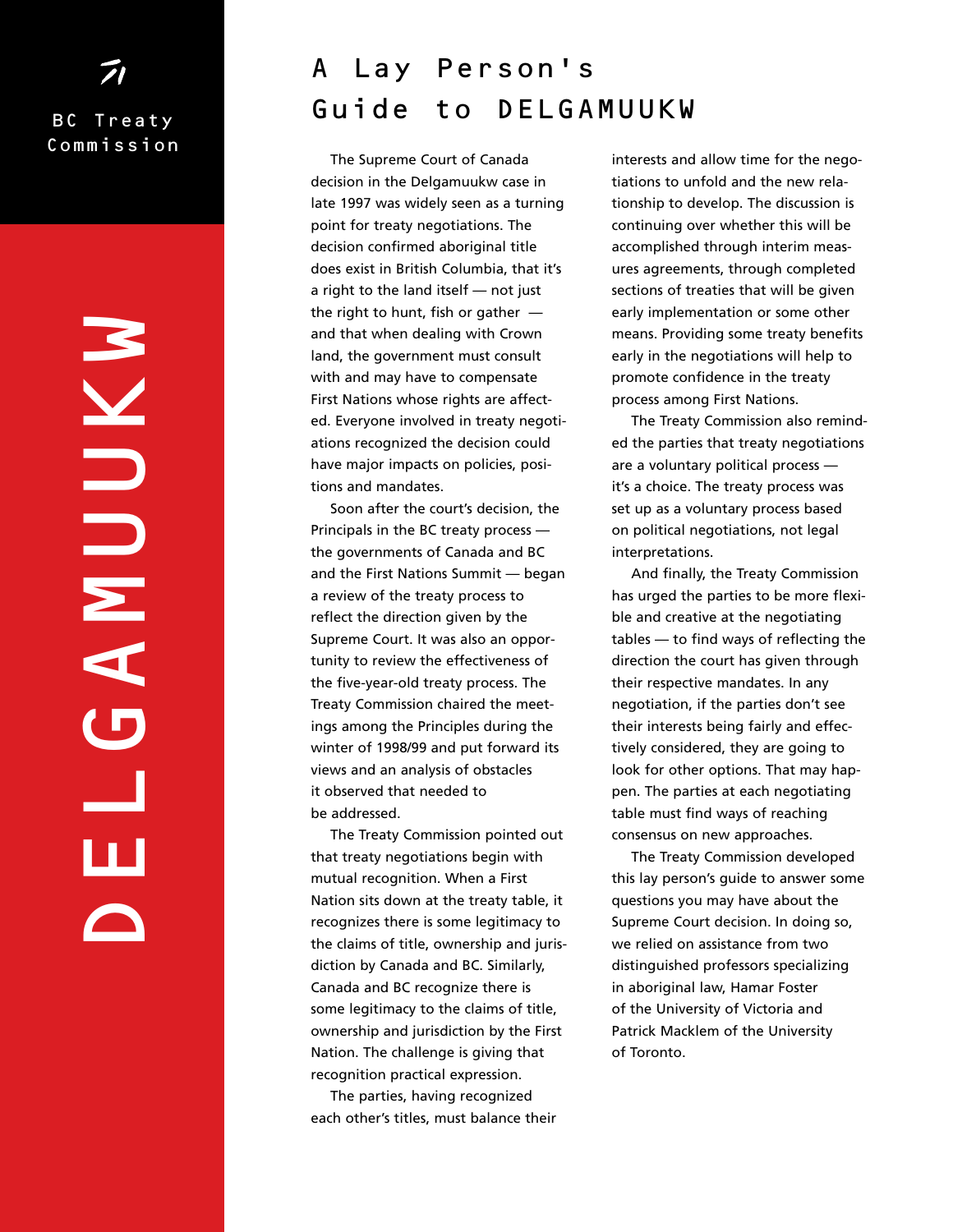#### *What started the lawsuit?*

The Gitxsan Nation and the Wet'suwet'en Nation started the lawsuit in 1984. There was a federal land claims process available at the time, but it was slow, and the Province — which holds underlying title to the Crown land in the area would not participate. So the First Nations went to court.

#### *What did they claim?*

Their claim covered 133 individual territories, amounting to 58,000 square kilometres of northwestern British Columbia. They claimed both ownership of the land and jurisdiction. That is, wherever provincial laws conflicted with tribal laws in the territory, tribal law would prevail.

#### *Who was the claim against?*

The main defendant was the Province of British Columbia, as the owner of the lands in question. Other First Nations, business and resource associations were later allowed to take part, arguing on both sides of the case.

# *What were the main arguments in response to the claims?*

BC's main defence at trial was that all aboriginal land rights in BC were extinguished by laws of the colonial government before it became part of Canada in 1871, when authority to pass laws in relation to Indians was transferred to Canada. In the Court of Appeal, BC changed its position and argued that aboriginal land rights had not been extinguished. However, the Court of Appeal appointed special counsel to make the extinguishment argument and unanimously decided that there had been no blanket extinguishment of aboriginal interests in land by the colonial government. In the Supreme Court of Canada, BC's main argument was that aboriginal title was primarily a collection of aboriginal rights to engage in traditional activities.

# *What did the Supreme Court of Canada decide?*

There was no decision as to whether the Gitxsan and Wet'suwet'en have aboriginal title to the lands they claimed. The court said that this issue could not be decided without a new trial. One reason was a technical one, having to do with the way the claim was stated. Another was that the original trial judge had not given enough consideration to the oral histories presented by the First Nations.

#### *Will there be another trial?*

It will be up to the Gitxsan and Wet'suwet'en to decide whether to negotiate an agreement or to begin again with another lawsuit. The first trial lasted three years and the appeals took another six years.

#### *Why is the case so important?*

Even though the actual land claim was not decided, the case has enormous significance for BC because the judges went on to make a number of statements about aboriginal rights and title that indicate how the courts will approach these cases in the future.

#### *What is aboriginal title?*

The court said that aboriginal title is a right to the land itself. Until this decision, no Canadian court had so directly addressed the definition of aboriginal title. Other cases had dealt with aboriginal rights in terms of the right to use the land for traditional purposes such as hunting. Aboriginal title is a property right that goes much further than aboriginal rights of usage.

Permitted uses of aboriginal lands

are no longer limited to traditional practices. For example, mining could be a permitted use, even if mining was never a part of the First Nation's traditional culture.

In many ways, aboriginal title is just like ordinary land ownership. The owner can exclude others from the property, extract resources from it, use it for business or pleasure.

But there are important differences, too.

■ Aboriginal title is a communal right. An individual cannot hold aboriginal title. This means that decisions about land must be made by the community as a whole.

■ Because aboriginal title is based on a First Nation's relationship with the land, these lands cannot be used for a purpose inconsistent with that continuing relationship. For example, if the people's culture was based on hunting, their aboriginal title lands could not be paved over or strip-mined if that would destroy their cultural relationship to the land.

■ Aboriginal title lands can be sold only to the federal government.

■ Aboriginal title has the additional protection of being a constitutional right. No government can unduly interfere with aboriginal title unless the interference meets strict constitutional tests of justification.

Except for these limitations, aboriginal title holders can use their lands as they wish.

# *What is the difference between aboriginal title and ordinary land ownership?*

The following chart shows the major differences established by the Delgamuukw decision between aboriginal title and the familiar kind of land ownership that is registered in the Land Titles office.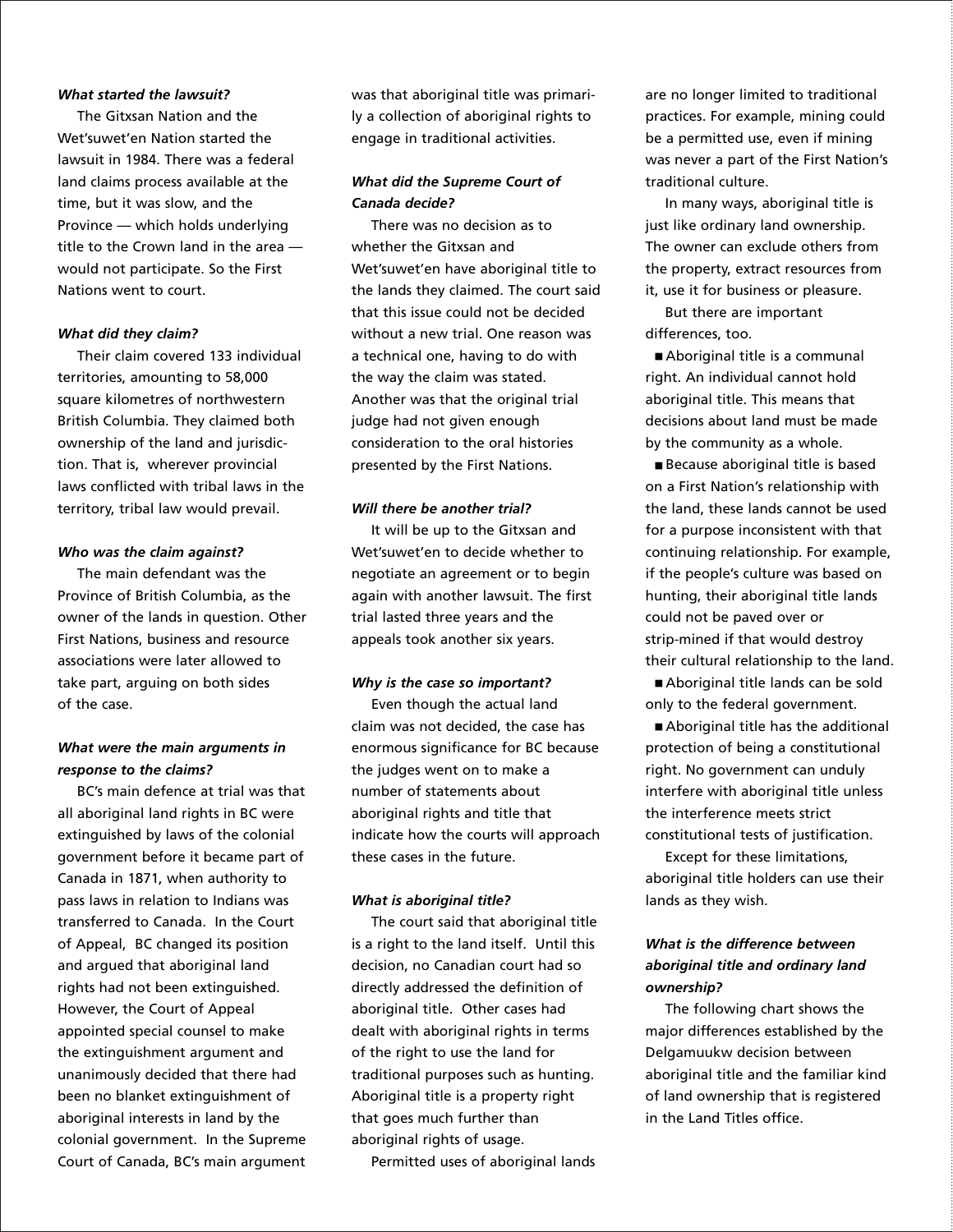|                                       | Ordinary Land<br>Ownership                            | Aboriginal<br>Title                                                         |
|---------------------------------------|-------------------------------------------------------|-----------------------------------------------------------------------------|
| Who can<br>own land?                  | An individual<br>or a group                           | A common group; there<br>are no individual rights<br>to aboriginal title    |
| Can the owner<br>sell the land?       | Yes                                                   | May be sold only to<br>the federal Crown                                    |
| What limits are<br>there on land use? | Zoning, and other<br>provincial and<br>municipal laws | Use must not impair<br>traditional use of the land<br>by future generations |
| What laws<br>protect the land?        | Common law and<br>provincial statutes                 | Common law and the<br>Canadian constitution                                 |

## *So where does aboriginal title exist in BC?*

Nobody knows yet. It will have to be either agreed on through a treaty process or decided by the courts on a case-by-case basis. If First Nations decide to go to court to establish title to lands, they will have to prove that they occupied the land to the exclusion of others before 1846, the year Britain declared sovereignty over the area that became British Columbia. Then they have to prove some degree of continuity from that occupation until today.

The Delgamuukw case does say that courts must be willing to rely on oral history, including traditional stories and songs, in a way that until now they have not. However, it is still far from clear exactly what level of proof will be enough to establish a claim of aboriginal title.

### *Will the decision affect private property?*

The Gitxsan and Wet'suwet'en made no claim to private lands, so the court did not directly address this question.

However, the court's decision clearly suggests that there are private lands in BC that are subject to aboriginal title, or at least were wrongly sold. This is because the court confirmed that the province had no authority to extinguish aboriginal title after union with Canada in 1871, yet the province has been

selling land to private interests since 1849. Still, the remedy for First Nations is more likely to be the payment of compensation than any adjustment to private ownership.

# *How will aboriginal title affect the Province's title to Crown lands?*

This is a difficult question and one that cannot be answered with any certainty right now.

The court does indicate that the Province will still have a limited right to deal with Crown land that is subject to aboriginal title, for example by granting resource tenures. The limits on that right are expressed in a two-pronged test:

It would have to be for a purpose that is compelling and substantial. (The court gives agriculture, forestry, mining, environmental protection and economic development as possible examples, which would have to be examined on a case-by-case basis);

The government's action must be consistent with the special relationship between the Crown and aboriginal peoples, which is a relationship of trust.

This means that the Province will need to consult with First Nations before granting any interest in aboriginal lands to others. Whether this means that a First Nation's consent would be required will depend on the circumstances. Consent would likely be required for provincial laws regulating hunting and fishing on aboriginal lands.

Cash compensation will be another factor. First Nations are entitled to share in the economic benefits derived from their lands.

The general principle seems to be that any infringement by the Crown on aboriginal title has to be for a purpose that promotes the reconciliation of the two cultures.

However, other statements in the

decision raise serious doubts about whether provincial laws relating to mining, forestry and other land uses can directly apply to aboriginal title lands. This is one of the most uncertain aspects of the decision and will require further guidance from the courts.

# *Will I still be able to hike and camp or pick berries on Crown lands that are subject to aboriginal title?*

Once it is established that particular lands are aboriginal title lands, the owners naturally will be able to regulate access to those lands. If these regulations conflict with provincial or federal laws, it is not yet clear which law will apply.

# *Will First Nations be able to use the courts to stop activities on lands they are claiming?*

Yes, just as they could before Delgamuukw. It might be somewhat easier now that the court has defined aboriginal title and the requirements for its proof. But there are still strict requirements. A court will not make this kind of order unless it is satisfied that the First Nation's interest in the land will have been irreparably harmed by the activity and that the balance of convenience between all of the parties to the lawsuit favours stopping the activity.

Another way that First Nations can prevent this kind of harm is by negotiating interim measures agreements within the treaty process. Under these agreements, First Nations and the provincial and federal government agree on how land will be used while a treaty is being negotiated, and how the benefits will be shared.

# *Why did the Supreme Court give special rights to aboriginal people?*

In one sense, aboriginal title is not a special right at all. It is simply a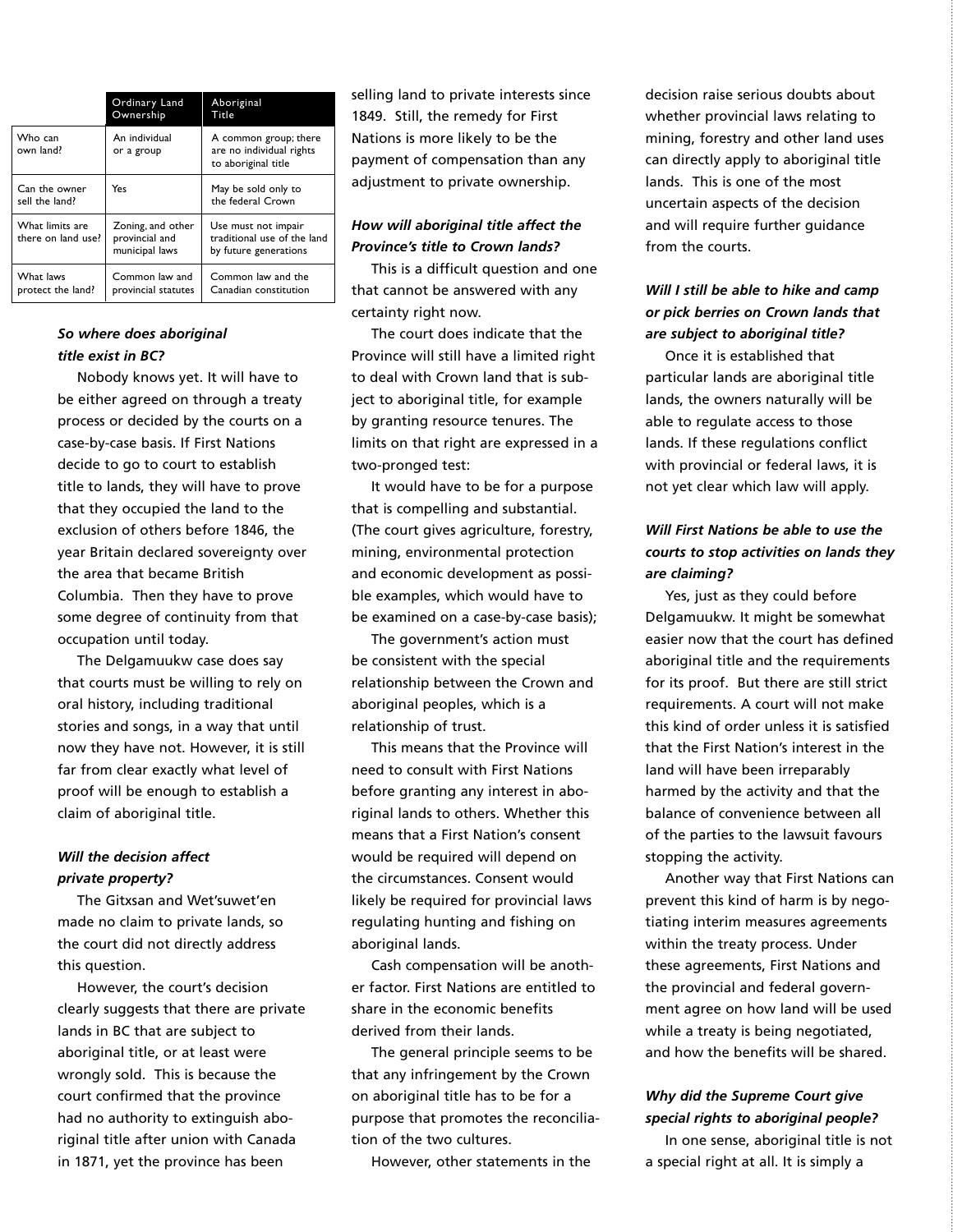matter of recognizing property rights that until now have been wrongfully ignored. To continue to deny First Nations their property rights would be to deny the equality of all Canadians before the law.

But it is true that aboriginal peoples have a unique constitutional status in Canada. The Supreme Court of Canada explained it this way, in an earlier case:

When Europeans arrived in North America, aboriginal peoples were already here, living in communities on the land and participating in distinctive cultures as they had done for centuries. It is this fact and this fact above all others, which separates aboriginal peoples from all other minority groups in Canadian society and that mandates their special legal, and now constitutional status.

The concept of aboriginal title was not invented by the Supreme Court. It is consistent with approaches developed in New Zealand, Australia and the United States, and in the last century by the Privy Council, which was then the highest court in the British Empire. It also is in many respects a natural evolution of the earlier aboriginal rights cases decided by Canadian courts since 1973.

### *Can government pass laws to extinguish (wipe out) aboriginal title?*

No. In Canada the constitution is the highest authority in the land, not Parliament. Parliament can, in certain circumstances, pass laws that conflict with constitutional rights, but only in ways that can meet a strict test of justification set down by the courts. A law to extinguish aboriginal title would be unlikely to meet that test.

Also, the clause in the constitution that permits governments to override certain constitutional rights does not apply to aboriginal rights. Aboriginal title is an aboriginal right.

# *These issues could cause a lot of conflict between aboriginal and nonaboriginal people. Did the Supreme Court talk about how these conflicts can be worked out?*

Yes. The court strongly urges the parties to negotiate rather than litigate. The Chief Justice says at the end of his judgment:

Finally, this litigation has been both long and expensive, not only in economic but in human terms as well. By ordering a new trial, I do not necessarily encourage the parties to proceed to litigation and to settle their dispute through the courts.

The Crown, he says, is under a moral, if not a legal, duty to enter into and conduct negotiations with First Nations in good faith.

Litigation of aboriginal claims can be not only costly but divisive of communities and entirely unpredictable in their result. And although it will continue to be necessary to resort to the courts for the answers to certain questions, litigation is limited in what it can accomplish. It cannot address the problems of economic and social development that are so critical to aboriginal communities. Negotiated settlements on the other hand, can achieve constructive and creative results that enhance communities and resolve conflict.

The court's decision concludes with these words:

*Ultimately, it is through negotiated settlements, with good faith and give and take on both sides, reinforced by judgments of this Court, that we will achieve… "the reconciliation of the preexistence of aboriginal societies with the sovereignty of the Crown." Let us face it, we are all here to stay.*

BC Treaty Commission 203 1155 West Pender Street Vancouver BC V6E 2P4 tel 604 482-9200 fax 604 482-9222 toll free 1 800 665-8330

# www.bctreaty.net